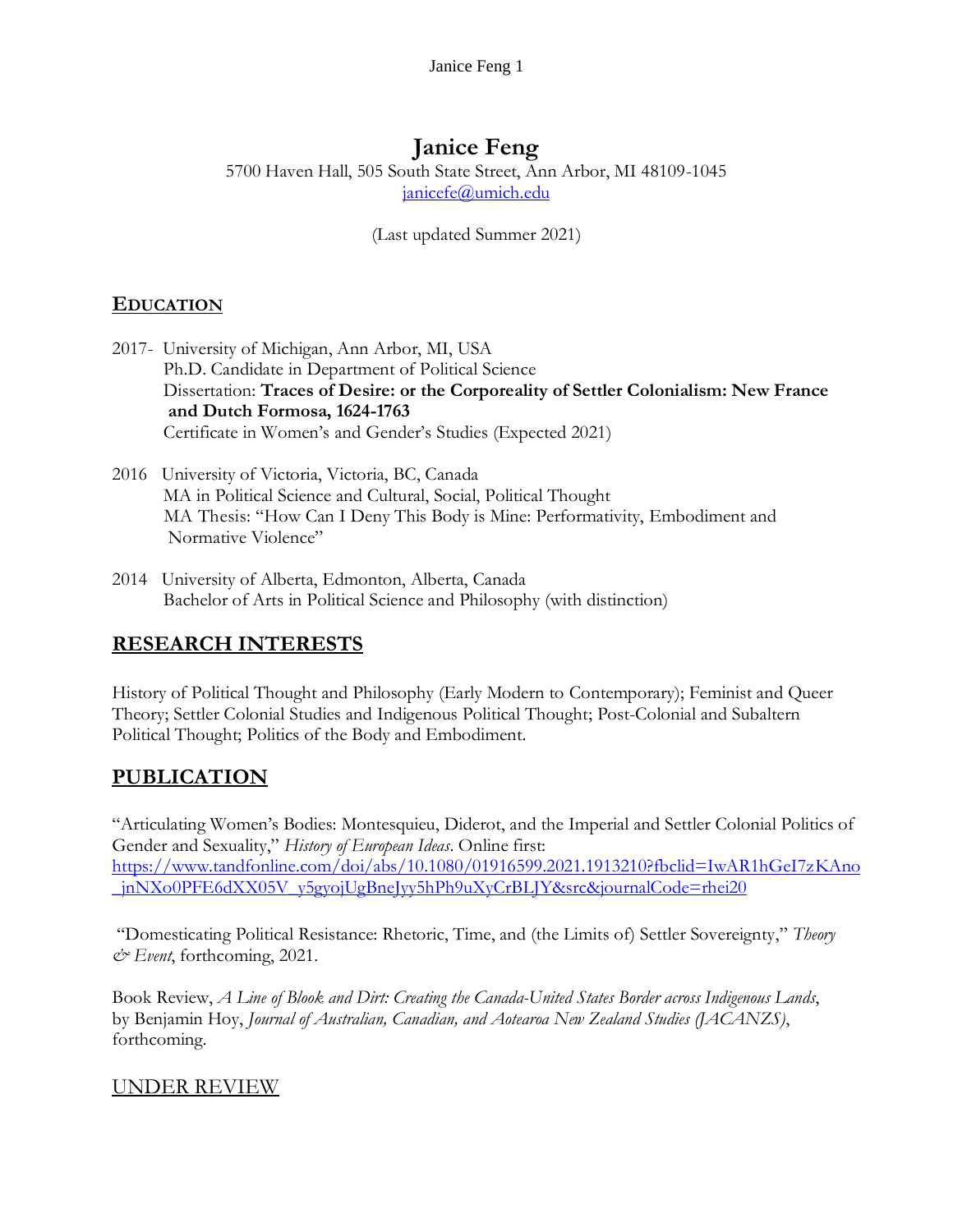"Terra Nullius and the State of Nature: Theorizing Settler Colonialism as a Modality of Power," Revise and Resubmit, 2021.

#### **FELLOWSHIP AND AWARD**

International Institute Fellowship, University of Michigan, 2021, \$7000

Department of Political Science DGS Research Grant, 2021, \$2000

Harold K. Jacobson Award, Department of Political Science, University of Michigan, 2021 \$5600

Newberry Consortium in American Indian Studies Graduate Student Fellowship, 2020, \$2500

Matthew K. Smith Study Aboard Award, Department of Political Science, University of Michigan, 2020, \$1750

University of Michigan, Summer Research Assistantship, 2019, 2020, 2021

University of Michigan Pre-Candidate Research Award, 2018, \$1500

Rackham Travel Award, University of Michigan, 2017, 2018, 2019

University of Michigan PhD fellowship, 2017-2022

Cultural, Social and Political Thought Graduate Award, 2014-2015

University of Victoria Graduate Fellowship, 2014-2016

University of Alberta Undergraduate Scholarship, 2013-2014

Undergraduate Research Initiative Stipend, University of Alberta, 2014, \$ 5000 CAD

Roger S Smith Undergraduate Student Research Award, University of Alberta, 2012, \$9000 CAD

# **CONFERENCE PRESENTATIONS**

"Cultivating Obedience: Turtle Island, Indigenous Women, and The Making of Docile Bodies in Seventeenth-Century *Nouvelle-France*," *Canadian Political Science Association Annual Meeting*, June 2021 & *Western Political Science Associating Annual Meeting*, April 2021

"Recreating the Keys to Open Cages: Theorizing Indigenous Understandings of the Body and Embodiment," Newberry Consortium in American Indian Studies Conference (Remote), February 2021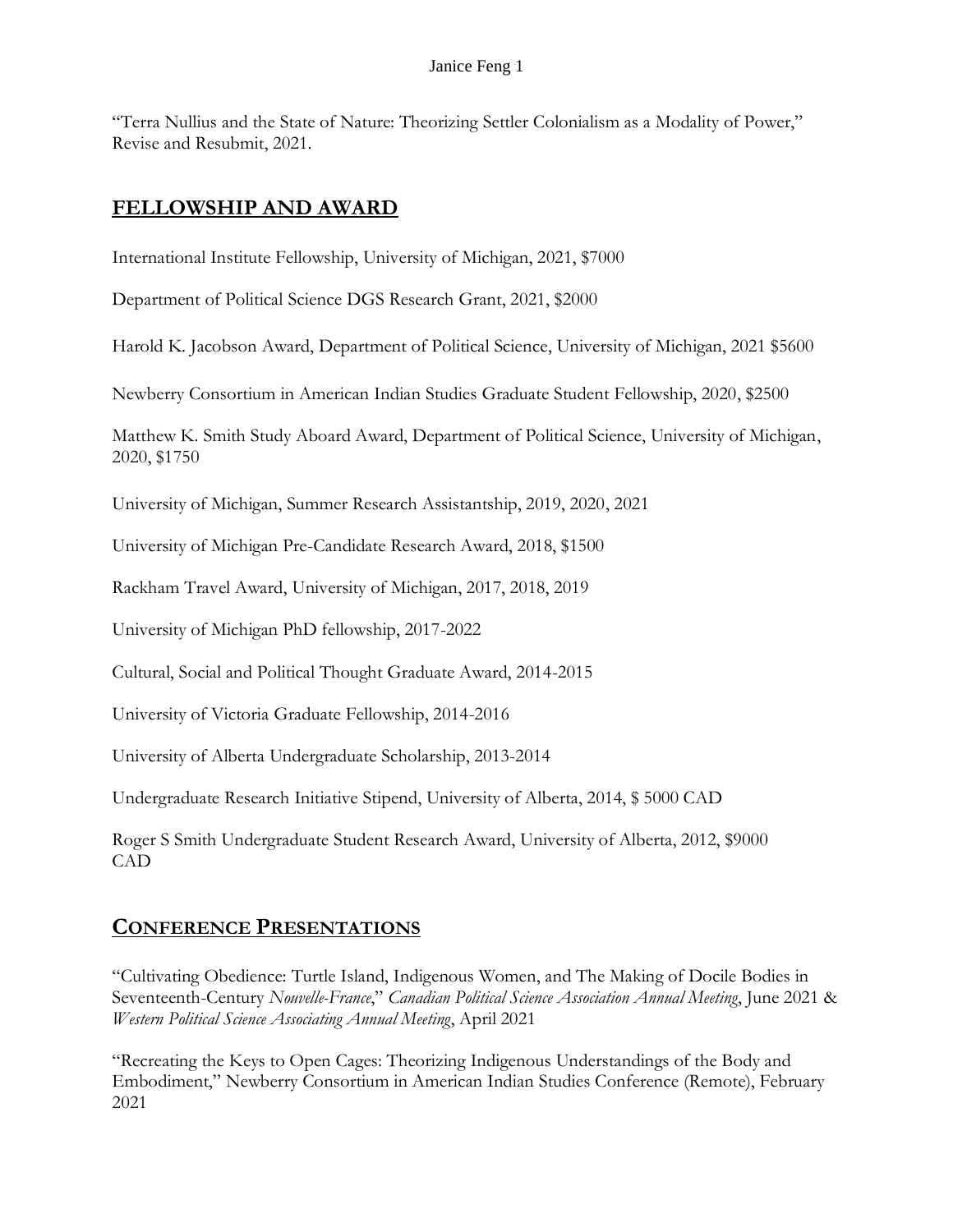"Unmaking Indigenous Space: Sex and the Cultivation of Desire in Seventeenth Century Dutch Formosa/Taiwan." *Land/Scpaing Taiwan workshop*, University of Washington (Remote), December 2020

"Reading Anonymity as Temporality and Bodily Interiority: Toward a Phenomenological Critique of Settler Colonialism*.*" *Society for Existential and Phenomenological Theory and Culture Conference*, London, Ontario, June 1-7, 2020 (Postponed due to COVID-19)

"Against Logocentrism: Writing Indigenous Sovereignty in Settler Colonialism." *Canadian Political Science Association Conference*, Vancouver B.C/Musqueam Territory, June 1-7, 2019

"Queer Politics and its Discontents: Melancholia in Structuralism and Psychoanalysis." *5 th Annual Critical Ethnic Studies Conference*. Vancouver B.C/Musqueam Territory, June 21-24, 2018.

"Arche-Violence and Settler Colonialism." *Derrida Today Conference*, Montreal, Quebec, May 23-26, 2018.

"The Peril of Future-Oriented Politics: Overcoming Ressentiment or Reiterating the Logic of Sovereign Individualism." *Nihilism/Hope: the Cultural, Social, and Political Thought Conference*, University of Victoria, Victoria, B.C., April 22-24, 2016.

"Anonymity and Gender Constitution: Feminist Re-readings of Merleau-Ponty." *Undisiplined: Cultural Studies Conference*, Queen's University, Kingston, Ontario, April 1-2, 2016.

"Situation, Ambiguity, and the Lived Body." Presented at the Cultural, Social, and Political Thought Colloquium, University of Victoria, Victoria, B.C., October 30, 2015.

"To be or Not to be Known: Epistemological Violence, Resubjection, and the Politics of Recognition in Canada." *Prairie Political Science Association*, September 2015.

"Bodily Interiority and Cosmetic Surgery: a Phenomenological Investigation." *Human Being Human: the Cultural, Social, and Political Thought Conference*. Victoria, BC, May 23-25 2015.

# **RESEARCH EXPERIENCES**

Research Assistant to Prof. Liz Wingrove, May-August 2021

Research Assistant to Prof. Lisa Disch, May-August 2020

Research Assistant to Prof. Mariah Zeisberg, Black Women Abolitionist Political Thought and Activism in the US, 1830-1870, May-August 2019

Conducted archival research at the Archives of the Jesuits in Montreal, Quebec, Canada, August 2018